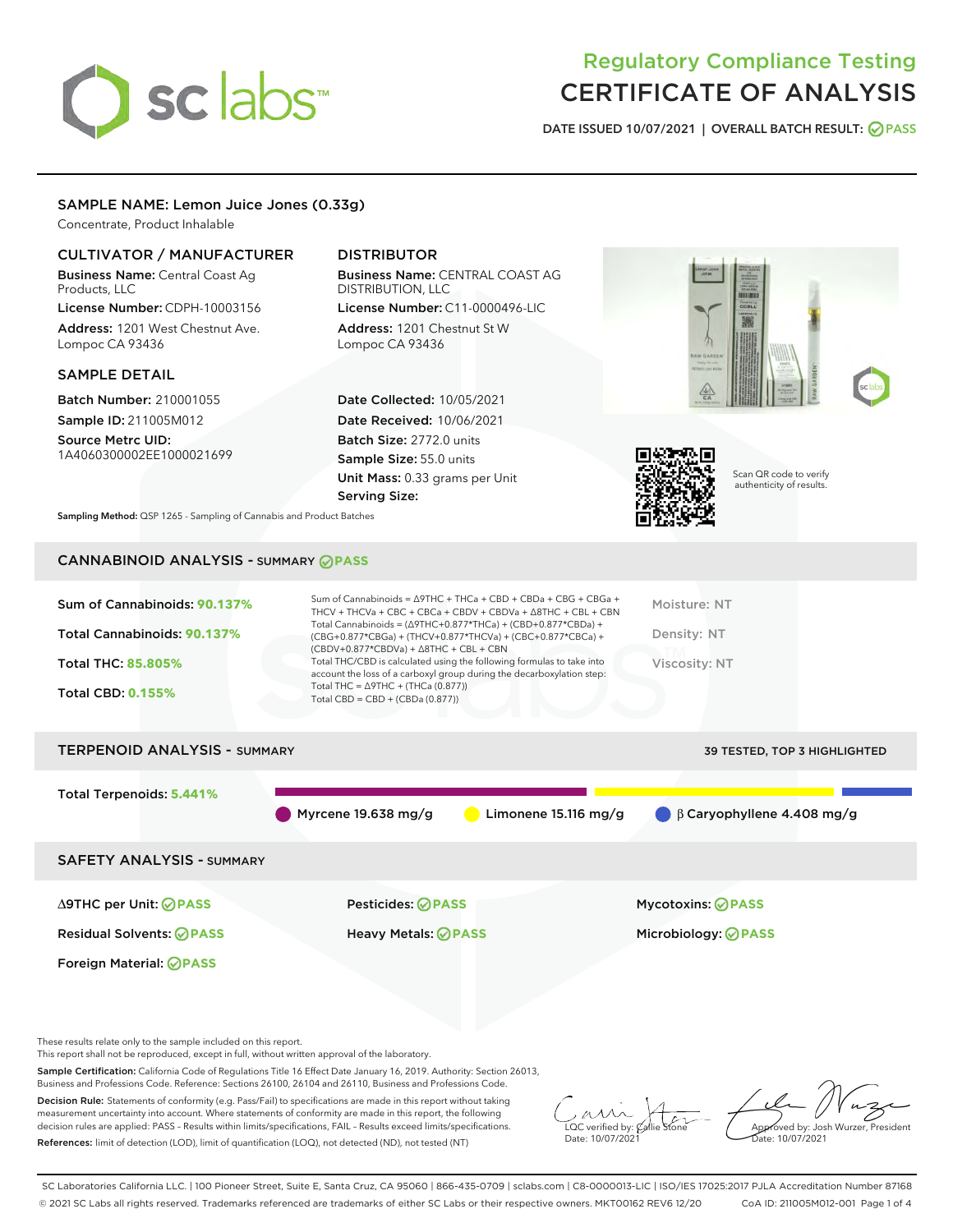



LEMON JUICE JONES (0.33G) | DATE ISSUED 10/07/2021 | OVERALL BATCH RESULT: ● PASS

#### CANNABINOID TEST RESULTS - 10/06/2021 2 PASS

Tested by high-performance liquid chromatography with diode-array detection (HPLC-DAD). **Method:** QSP 1157 - Analysis of Cannabinoids by HPLC-DAD

#### TOTAL CANNABINOIDS: **90.137%**

Total Cannabinoids (Total THC) + (Total CBD) + (Total CBG) + (Total THCV) + (Total CBC) + (Total CBDV) + ∆8THC + CBL + CBN

TOTAL THC: **85.805%** Total THC (∆9THC+0.877\*THCa)

TOTAL CBD: **0.155%**

Total CBD (CBD+0.877\*CBDa)

TOTAL CBG: 2.667% Total CBG (CBG+0.877\*CBGa)

TOTAL THCV: 0.99% Total THCV (THCV+0.877\*THCVa)

TOTAL CBC: ND Total CBC (CBC+0.877\*CBCa)

TOTAL CBDV: ND Total CBDV (CBDV+0.877\*CBDVa)

| <b>COMPOUND</b>  | LOD/LOQ<br>(mg/g)          | <b>MEASUREMENT</b><br><b>UNCERTAINTY</b><br>mg/g | <b>RESULT</b><br>(mg/g) | <b>RESULT</b><br>(%) |
|------------------|----------------------------|--------------------------------------------------|-------------------------|----------------------|
| <b>A9THC</b>     | 0.06/0.26                  | ±29.517                                          | 858.05                  | 85.805               |
| <b>CBG</b>       | 0.06/0.19                  | ±1.051                                           | 26.67                   | 2.667                |
| <b>THCV</b>      | 0.1/0.2                    | ±0.49                                            | 9.9                     | 0.99                 |
| $\triangle$ 8THC | 0.1/0.4                    | ±0.24                                            | 3.0                     | 0.30                 |
| <b>CBN</b>       | 0.1/0.3                    | ±0.14                                            | 2.2                     | 0.22                 |
| <b>CBD</b>       | 0.07/0.29                  | ±0.072                                           | 1.55                    | 0.155                |
| <b>THCa</b>      | 0.05/0.14                  | N/A                                              | <b>ND</b>               | <b>ND</b>            |
| <b>THCVa</b>     | 0.07/0.20                  | N/A                                              | <b>ND</b>               | <b>ND</b>            |
| <b>CBDa</b>      | 0.02/0.19                  | N/A                                              | <b>ND</b>               | <b>ND</b>            |
| <b>CBDV</b>      | 0.04/0.15                  | N/A                                              | <b>ND</b>               | <b>ND</b>            |
| <b>CBDVa</b>     | 0.03/0.53                  | N/A                                              | <b>ND</b>               | <b>ND</b>            |
| <b>CBGa</b>      | 0.1/0.2                    | N/A                                              | <b>ND</b>               | <b>ND</b>            |
| <b>CBL</b>       | 0.06 / 0.24                | N/A                                              | <b>ND</b>               | <b>ND</b>            |
| <b>CBC</b>       | 0.2 / 0.5                  | N/A                                              | <b>ND</b>               | <b>ND</b>            |
| <b>CBCa</b>      | 0.07/0.28                  | N/A                                              | <b>ND</b>               | <b>ND</b>            |
|                  | <b>SUM OF CANNABINOIDS</b> |                                                  | 901.37 mg/g             | 90.137%              |

#### **UNIT MASS: 0.33 grams per Unit**

| ∆9THC per Unit                                                                            | 1120 per-package limit | 283.16 mg/unit<br><b>PASS</b> |  |  |  |
|-------------------------------------------------------------------------------------------|------------------------|-------------------------------|--|--|--|
| <b>Total THC per Unit</b>                                                                 |                        | 283.16 mg/unit                |  |  |  |
| <b>CBD per Unit</b>                                                                       |                        | $0.51$ mg/unit                |  |  |  |
| <b>Total CBD per Unit</b>                                                                 |                        | $0.51$ mg/unit                |  |  |  |
| Sum of Cannabinoids<br>per Unit                                                           |                        | 297.45 mg/unit                |  |  |  |
| <b>Total Cannabinoids</b><br>per Unit                                                     |                        | 297.47 mg/unit                |  |  |  |
| <b>MOISTURE TEST RESULT</b><br><b>DENSITY TEST RESULT</b><br><b>VISCOSITY TEST RESULT</b> |                        |                               |  |  |  |

Not Tested

Not Tested

Not Tested

#### TERPENOID TEST RESULTS - 10/07/2021

Terpene analysis utilizing gas chromatography-flame ionization detection (GC-FID). **Method:** QSP 1192 - Analysis of Terpenoids by GC-FID

| <b>COMPOUND</b>          | LOD/LOQ<br>(mg/g) | <b>MEASUREMENT</b><br><b>UNCERTAINTY</b><br>mg/g | <b>RESULT</b><br>(mg/g)                         | <b>RESULT</b><br>(%) |
|--------------------------|-------------------|--------------------------------------------------|-------------------------------------------------|----------------------|
| <b>Myrcene</b>           | 0.008 / 0.025     | ±0.2533                                          | 19.638                                          | 1.9638               |
| Limonene                 | 0.005 / 0.016     | ±0.2162                                          | 15.116                                          | 1.5116               |
| $\beta$ Caryophyllene    | 0.004 / 0.012     | ±0.1569                                          | 4.408                                           | 0.4408               |
| $\alpha$ Pinene          | 0.005 / 0.017     | ±0.0339                                          | 3.939                                           | 0.3939               |
| $\beta$ Pinene           | 0.004 / 0.014     | ±0.0383                                          | 3.333                                           | 0.3333               |
| Linalool                 | 0.009/0.032       | ±0.0788                                          | 2.074                                           | 0.2074               |
| Terpineol                | 0.016 / 0.055     | ±0.0914                                          | 1.488                                           | 0.1488               |
| Ocimene                  | 0.011 / 0.038     | ±0.0353                                          | 1.101                                           | 0.1101               |
| $\alpha$ Humulene        | 0.009/0.029       | ±0.0333                                          | 1.038                                           | 0.1038               |
| Fenchol                  | 0.010 / 0.034     | ±0.0324                                          | 0.837                                           | 0.0837               |
| Camphene                 | 0.005 / 0.015     | ±0.0036                                          | 0.310                                           | 0.0310               |
| Terpinolene              | 0.008 / 0.026     | ±0.0054                                          | 0.261                                           | 0.0261               |
| $trans-\beta$ -Farnesene | 0.008 / 0.025     | ±0.0070                                          | 0.197                                           | 0.0197               |
| Borneol                  | 0.005 / 0.016     | ±0.0066                                          | 0.158                                           | 0.0158               |
| $\alpha$ Bisabolol       | 0.008 / 0.026     | ±0.0049                                          | 0.092                                           | 0.0092               |
| Guaiol                   | 0.009 / 0.030     | ±0.0043                                          | 0.091                                           | 0.0091               |
| Fenchone                 | 0.009 / 0.028     | ±0.0026                                          | 0.088                                           | 0.0088               |
| Citronellol              | 0.003 / 0.010     | ±0.0034                                          | 0.070                                           | 0.0070               |
| Nerolidol                | 0.009 / 0.028     | ±0.0031                                          | 0.049                                           | 0.0049               |
| $\gamma$ Terpinene       | 0.006 / 0.018     | ±0.0008                                          | 0.045                                           | 0.0045               |
| Valencene                | 0.009 / 0.030     | ±0.0023                                          | 0.033                                           | 0.0033               |
| Geraniol                 | 0.002 / 0.007     | ±0.0010                                          | 0.023                                           | 0.0023               |
| $\alpha$ Terpinene       | 0.005 / 0.017     | ±0.0003                                          | 0.021                                           | 0.0021               |
| $\alpha$ Phellandrene    | 0.006 / 0.020     | N/A                                              | <loq< th=""><th><loq< th=""></loq<></th></loq<> | <loq< th=""></loq<>  |
| Sabinene Hydrate         | 0.006 / 0.022     | N/A                                              | <loq< th=""><th><loq< th=""></loq<></th></loq<> | <loq< th=""></loq<>  |
| Nerol                    | 0.003 / 0.011     | N/A                                              | <loq< th=""><th><loq< th=""></loq<></th></loq<> | <loq< th=""></loq<>  |
| Caryophyllene<br>Oxide   | 0.010 / 0.033     | N/A                                              | <loq< th=""><th><loq< th=""></loq<></th></loq<> | <loq< th=""></loq<>  |
| Sabinene                 | 0.004 / 0.014     | N/A                                              | <b>ND</b>                                       | <b>ND</b>            |
| 3 Carene                 | 0.005 / 0.018     | N/A                                              | ND                                              | <b>ND</b>            |
| p-Cymene                 | 0.005 / 0.016     | N/A                                              | <b>ND</b>                                       | <b>ND</b>            |
| Eucalyptol               | 0.006 / 0.018     | N/A                                              | ND                                              | ND                   |
| (-)-Isopulegol           | 0.005 / 0.016     | N/A                                              | ND                                              | ND                   |
| Camphor                  | 0.006 / 0.019     | N/A                                              | <b>ND</b>                                       | ND                   |
| Isoborneol               | 0.004 / 0.012     | N/A                                              | <b>ND</b>                                       | <b>ND</b>            |
| Menthol                  | 0.008 / 0.025     | N/A                                              | ND                                              | ND                   |
| R-(+)-Pulegone           | 0.003 / 0.011     | N/A                                              | <b>ND</b>                                       | ND                   |
| <b>Geranyl Acetate</b>   | 0.004 / 0.014     | N/A                                              | <b>ND</b>                                       | <b>ND</b>            |
| $\alpha$ Cedrene         | 0.005 / 0.016     | N/A                                              | ND                                              | ND                   |
| Cedrol                   | 0.008 / 0.027     | N/A                                              | <b>ND</b>                                       | ND                   |
| <b>TOTAL TERPENOIDS</b>  |                   | 54.410 mg/g                                      | 5.441%                                          |                      |

SC Laboratories California LLC. | 100 Pioneer Street, Suite E, Santa Cruz, CA 95060 | 866-435-0709 | sclabs.com | C8-0000013-LIC | ISO/IES 17025:2017 PJLA Accreditation Number 87168 © 2021 SC Labs all rights reserved. Trademarks referenced are trademarks of either SC Labs or their respective owners. MKT00162 REV6 12/20 CoA ID: 211005M012-001 Page 2 of 4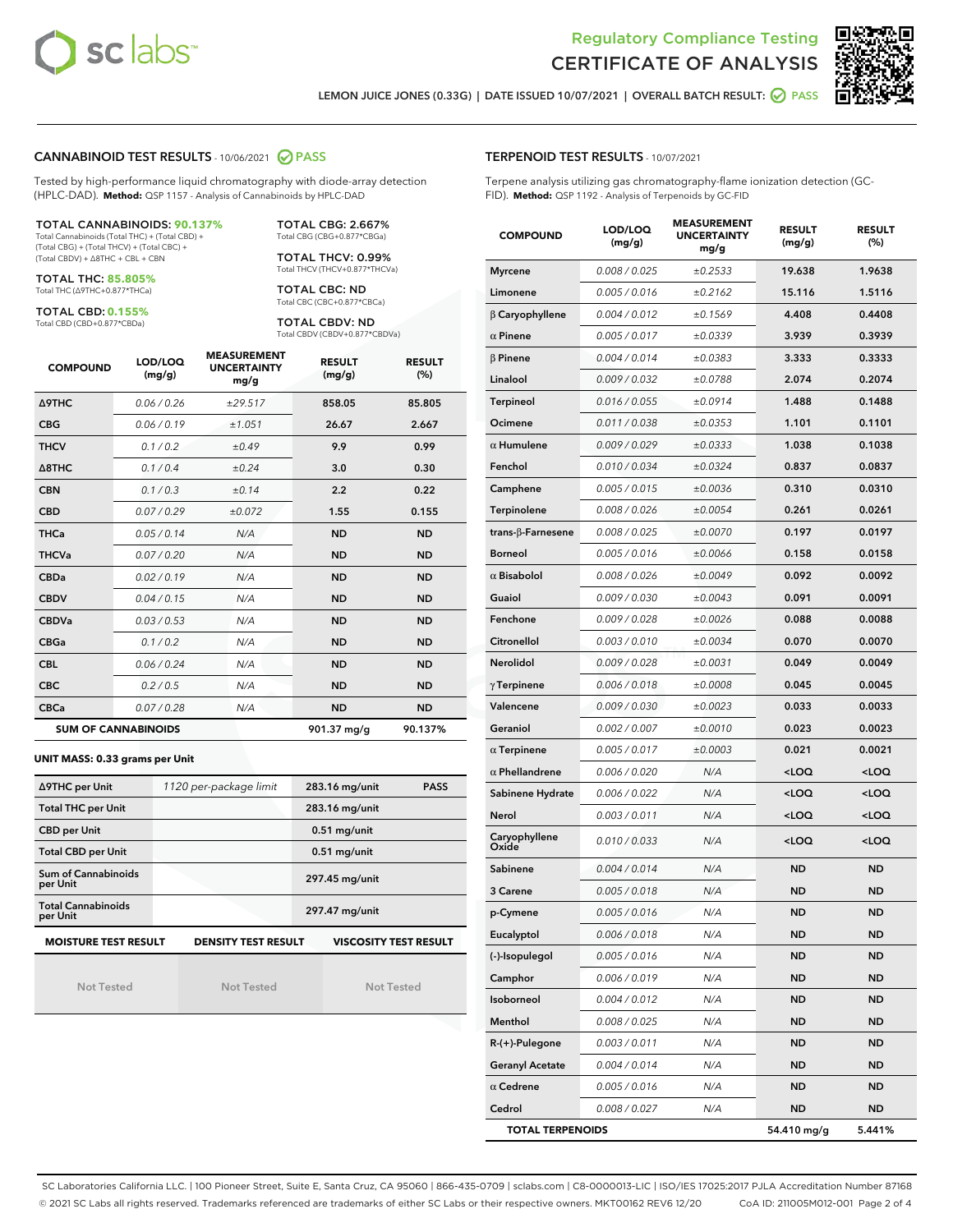



LEMON JUICE JONES (0.33G) | DATE ISSUED 10/07/2021 | OVERALL BATCH RESULT: <mark>⊘</mark> PASS

# CATEGORY 1 PESTICIDE TEST RESULTS - 10/07/2021 2 PASS

Pesticide and plant growth regulator analysis utilizing high-performance liquid chromatography-mass spectrometry (HPLC-MS) or gas chromatography-mass spectrometry (GC-MS). \*GC-MS utilized where indicated. **Method:** QSP 1212 - Analysis of Pesticides and Mycotoxins by LC-MS or QSP 1213 - Analysis of Pesticides by GC-MS

| <b>COMPOUND</b>             | LOD/LOQ<br>$(\mu g/g)$ | <b>ACTION</b><br><b>LIMIT</b><br>$(\mu q/q)$ | <b>MEASUREMENT</b><br><b>UNCERTAINTY</b><br>$\mu$ g/g | <b>RESULT</b><br>$(\mu g/g)$ | <b>RESULT</b> |
|-----------------------------|------------------------|----------------------------------------------|-------------------------------------------------------|------------------------------|---------------|
| Aldicarb                    | 0.03 / 0.08            | $\ge$ LOD                                    | N/A                                                   | <b>ND</b>                    | <b>PASS</b>   |
| Carbofuran                  | 0.02 / 0.05            | $\ge$ LOD                                    | N/A                                                   | <b>ND</b>                    | <b>PASS</b>   |
| Chlordane*                  | 0.03 / 0.08            | $\ge$ LOD                                    | N/A                                                   | <b>ND</b>                    | <b>PASS</b>   |
| Chlorfenapyr*               | 0.03/0.10              | $\ge$ LOD                                    | N/A                                                   | <b>ND</b>                    | <b>PASS</b>   |
| Chlorpyrifos                | 0.02 / 0.06            | $\ge$ LOD                                    | N/A                                                   | <b>ND</b>                    | <b>PASS</b>   |
| Coumaphos                   | 0.02 / 0.07            | $\ge$ LOD                                    | N/A                                                   | <b>ND</b>                    | <b>PASS</b>   |
| Daminozide                  | 0.02 / 0.07            | $\ge$ LOD                                    | N/A                                                   | <b>ND</b>                    | <b>PASS</b>   |
| <b>DDVP</b><br>(Dichlorvos) | 0.03/0.09              | $>$ LOD                                      | N/A                                                   | <b>ND</b>                    | <b>PASS</b>   |
| Dimethoate                  | 0.03 / 0.08            | $\ge$ LOD                                    | N/A                                                   | <b>ND</b>                    | <b>PASS</b>   |
| Ethoprop(hos)               | 0.03/0.10              | $\ge$ LOD                                    | N/A                                                   | <b>ND</b>                    | <b>PASS</b>   |
| Etofenprox                  | 0.02/0.06              | $>$ LOD                                      | N/A                                                   | <b>ND</b>                    | <b>PASS</b>   |
| Fenoxycarb                  | 0.03 / 0.08            | $\ge$ LOD                                    | N/A                                                   | <b>ND</b>                    | <b>PASS</b>   |
| Fipronil                    | 0.03/0.08              | $>$ LOD                                      | N/A                                                   | <b>ND</b>                    | <b>PASS</b>   |
| Imazalil                    | 0.02 / 0.06            | $\ge$ LOD                                    | N/A                                                   | <b>ND</b>                    | <b>PASS</b>   |
| Methiocarb                  | 0.02 / 0.07            | $\ge$ LOD                                    | N/A                                                   | <b>ND</b>                    | <b>PASS</b>   |
| Methyl<br>parathion         | 0.03/0.10              | $>$ LOD                                      | N/A                                                   | <b>ND</b>                    | <b>PASS</b>   |
| <b>Mevinphos</b>            | 0.03/0.09              | $>$ LOD                                      | N/A                                                   | <b>ND</b>                    | <b>PASS</b>   |
| Paclobutrazol               | 0.02 / 0.05            | $\ge$ LOD                                    | N/A                                                   | <b>ND</b>                    | <b>PASS</b>   |
| Propoxur                    | 0.03 / 0.09            | $\ge$ LOD                                    | N/A                                                   | <b>ND</b>                    | <b>PASS</b>   |
| Spiroxamine                 | 0.03 / 0.08            | $\ge$ LOD                                    | N/A                                                   | <b>ND</b>                    | <b>PASS</b>   |
| Thiacloprid                 | 0.03/0.10              | $\ge$ LOD                                    | N/A                                                   | <b>ND</b>                    | <b>PASS</b>   |

#### CATEGORY 2 PESTICIDE TEST RESULTS - 10/07/2021 @ PASS

| <b>COMPOUND</b>          | LOD/LOO<br>$(\mu g/g)$ | <b>ACTION</b><br>LIMIT<br>$(\mu g/g)$ | <b>MEASUREMENT</b><br><b>UNCERTAINTY</b><br>µg/g | <b>RESULT</b><br>$(\mu g/g)$ | <b>RESULT</b> |  |
|--------------------------|------------------------|---------------------------------------|--------------------------------------------------|------------------------------|---------------|--|
| Abamectin                | 0.03/0.10              | 0.1                                   | N/A                                              | <b>ND</b>                    | <b>PASS</b>   |  |
| Acephate                 | 0.02/0.07              | 0.1                                   | N/A                                              | <b>ND</b>                    | <b>PASS</b>   |  |
| Acequinocyl              | 0.02/0.07              | 0.1                                   | N/A                                              | <b>ND</b>                    | <b>PASS</b>   |  |
| Acetamiprid              | 0.02 / 0.05            | 0.1                                   | N/A                                              | <b>ND</b>                    | <b>PASS</b>   |  |
| Azoxystrobin             | 0.02/0.07              | 0.1                                   | N/A                                              | <b>ND</b>                    | <b>PASS</b>   |  |
| <b>Bifenazate</b>        | 0.01 / 0.04            | 0.1                                   | N/A                                              | <b>ND</b>                    | <b>PASS</b>   |  |
| <b>Bifenthrin</b>        | 0.02 / 0.05            | 3                                     | N/A                                              | <b>ND</b>                    | <b>PASS</b>   |  |
| <b>Boscalid</b>          | 0.03/0.09              | 0.1                                   | N/A                                              | <b>ND</b>                    | <b>PASS</b>   |  |
| Captan                   | 0.19/0.57              | 0.7                                   | N/A                                              | <b>ND</b>                    | <b>PASS</b>   |  |
| Carbaryl                 | 0.02/0.06              | 0.5                                   | N/A                                              | <b>ND</b>                    | <b>PASS</b>   |  |
| Chlorantranilip-<br>role | 0.04/0.12              | 10                                    | N/A                                              | <b>ND</b>                    | <b>PASS</b>   |  |
| Clofentezine             | 0.03/0.09              | 0.1                                   | N/A                                              | <b>ND</b>                    | <b>PASS</b>   |  |

| <b>CATEGORY 2 PESTICIDE TEST RESULTS</b> - 10/07/2021 continued |  |  |
|-----------------------------------------------------------------|--|--|
|                                                                 |  |  |

| <b>COMPOUND</b>               | LOD/LOQ<br>(µg/g) | <b>ACTION</b><br>LIMIT<br>$(\mu g/g)$ | <b>MEASUREMENT</b><br><b>UNCERTAINTY</b><br>µg/g | <b>RESULT</b><br>(µg/g) | <b>RESULT</b> |
|-------------------------------|-------------------|---------------------------------------|--------------------------------------------------|-------------------------|---------------|
| Cyfluthrin                    | 0.12 / 0.38       | $\overline{c}$                        | N/A                                              | <b>ND</b>               | <b>PASS</b>   |
| Cypermethrin                  | 0.11 / 0.32       | $\mathcal{I}$                         | N/A                                              | <b>ND</b>               | <b>PASS</b>   |
| Diazinon                      | 0.02 / 0.05       | 0.1                                   | N/A                                              | <b>ND</b>               | <b>PASS</b>   |
| Dimethomorph                  | 0.03 / 0.09       | $\overline{c}$                        | N/A                                              | <b>ND</b>               | <b>PASS</b>   |
| Etoxazole                     | 0.02 / 0.06       | 0.1                                   | N/A                                              | <b>ND</b>               | <b>PASS</b>   |
| Fenhexamid                    | 0.03 / 0.09       | 0.1                                   | N/A                                              | <b>ND</b>               | <b>PASS</b>   |
| Fenpyroximate                 | 0.02 / 0.06       | 0.1                                   | N/A                                              | <b>ND</b>               | <b>PASS</b>   |
| Flonicamid                    | 0.03/0.10         | 0.1                                   | N/A                                              | <b>ND</b>               | <b>PASS</b>   |
| Fludioxonil                   | 0.03 / 0.10       | 0.1                                   | N/A                                              | <b>ND</b>               | <b>PASS</b>   |
| Hexythiazox                   | 0.02 / 0.07       | 0.1                                   | N/A                                              | <b>ND</b>               | <b>PASS</b>   |
| Imidacloprid                  | 0.04 / 0.11       | 5                                     | N/A                                              | <b>ND</b>               | <b>PASS</b>   |
| Kresoxim-methyl               | 0.02 / 0.07       | 0.1                                   | N/A                                              | <b>ND</b>               | <b>PASS</b>   |
| Malathion                     | 0.03 / 0.09       | 0.5                                   | N/A                                              | <b>ND</b>               | <b>PASS</b>   |
| Metalaxyl                     | 0.02 / 0.07       | $\overline{2}$                        | N/A                                              | <b>ND</b>               | <b>PASS</b>   |
| Methomyl                      | 0.03 / 0.10       | 1                                     | N/A                                              | <b>ND</b>               | <b>PASS</b>   |
| Myclobutanil                  | 0.03 / 0.09       | 0.1                                   | N/A                                              | <b>ND</b>               | <b>PASS</b>   |
| <b>Naled</b>                  | 0.02 / 0.07       | 0.1                                   | N/A                                              | <b>ND</b>               | <b>PASS</b>   |
| Oxamyl                        | 0.04 / 0.11       | 0.5                                   | N/A                                              | <b>ND</b>               | <b>PASS</b>   |
| Pentachloronitro-<br>benzene* | 0.03 / 0.09       | 0.1                                   | N/A                                              | <b>ND</b>               | <b>PASS</b>   |
| Permethrin                    | 0.04/0.12         | 0.5                                   | N/A                                              | <b>ND</b>               | <b>PASS</b>   |
| Phosmet                       | 0.03 / 0.10       | 0.1                                   | N/A                                              | <b>ND</b>               | <b>PASS</b>   |
| Piperonylbu-<br>toxide        | 0.02 / 0.07       | 3                                     | N/A                                              | <b>ND</b>               | <b>PASS</b>   |
| Prallethrin                   | 0.03 / 0.08       | 0.1                                   | N/A                                              | <b>ND</b>               | <b>PASS</b>   |
| Propiconazole                 | 0.02 / 0.07       | 0.1                                   | N/A                                              | <b>ND</b>               | <b>PASS</b>   |
| Pyrethrins                    | 0.04 / 0.12       | 0.5                                   | N/A                                              | <b>ND</b>               | <b>PASS</b>   |
| Pyridaben                     | 0.02 / 0.07       | 0.1                                   | N/A                                              | <b>ND</b>               | <b>PASS</b>   |
| Spinetoram                    | 0.02 / 0.07       | 0.1                                   | N/A                                              | ND                      | <b>PASS</b>   |
| Spinosad                      | 0.02 / 0.07       | 0.1                                   | N/A                                              | <b>ND</b>               | <b>PASS</b>   |
| Spiromesifen                  | 0.02 / 0.05       | 0.1                                   | N/A                                              | <b>ND</b>               | <b>PASS</b>   |
| Spirotetramat                 | 0.02 / 0.06       | 0.1                                   | N/A                                              | <b>ND</b>               | <b>PASS</b>   |
| Tebuconazole                  | 0.02 / 0.07       | 0.1                                   | N/A                                              | <b>ND</b>               | <b>PASS</b>   |
| Thiamethoxam                  | 0.03 / 0.10       | 5                                     | N/A                                              | <b>ND</b>               | <b>PASS</b>   |
| Trifloxystrobin               | 0.03 / 0.08       | 0.1                                   | N/A                                              | <b>ND</b>               | <b>PASS</b>   |

SC Laboratories California LLC. | 100 Pioneer Street, Suite E, Santa Cruz, CA 95060 | 866-435-0709 | sclabs.com | C8-0000013-LIC | ISO/IES 17025:2017 PJLA Accreditation Number 87168 © 2021 SC Labs all rights reserved. Trademarks referenced are trademarks of either SC Labs or their respective owners. MKT00162 REV6 12/20 CoA ID: 211005M012-001 Page 3 of 4